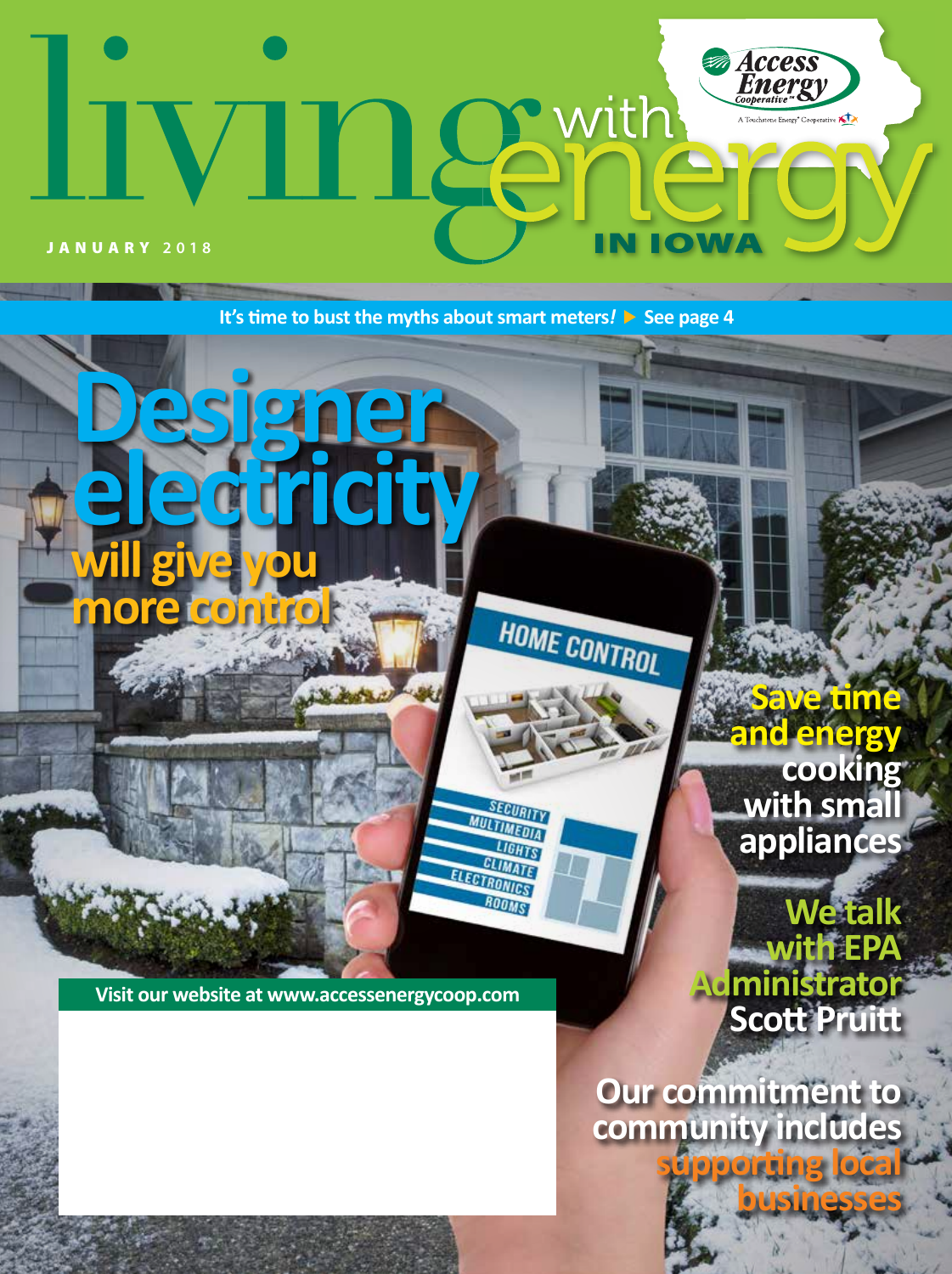### **ACCESS ENERGY COOPERATIVE NEWS**

#### **UPCOMING EVENTS**

| Jan. 9                                 | <b>Welcome back to legislators</b><br>at the state Capitol                           |
|----------------------------------------|--------------------------------------------------------------------------------------|
|                                        | Jan. 10-11 Power Quality Workshop<br>for key accounts at the<br>cooperative's office |
| Feb. 6                                 | <b>Access Energy Cooperative</b><br>visit to the state Capitol                       |
| <b>Feb. 8-9</b>                        | <b>Momentum is Building</b><br><b>Conference for area</b><br>contractors             |
| <b>Feb. 26</b>                         | <b>Youth Tour application</b><br>deadline                                            |
|                                        | <b>March 6 Youth Tour Interviews</b>                                                 |
|                                        | March 14 REC Day on the Hill                                                         |
|                                        | <b>March 15 Scholarship application</b><br>deadline                                  |
|                                        | <b>March 30 Office closed for</b><br><b>Good Friday</b>                              |
| $\mathbf{r} = \mathbf{r} + \mathbf{r}$ | .                                                                                    |

#### **March 31 Photo Contest deadline**

**For details** on programs listed here, visit www.accessenergycoop.com or call our office at 866-242-4232 from 7 a.m.-4:30 p.m. on Monday-Thursday or 7 a.m.-3:30 p.m. on Friday.



*Access Energy Cooperative is dedicated to exceeding members' expectations for safe, reliable and efficient service, while being a good citizen in our communities.*

**Office:** Access Energy Cooperative 1800 W. Washington St., P.O. Box 440 Mount Pleasant, Iowa 52641 **Phone:** 319-385-1577 or 866-242-4232 **Fax:** 319-385-6873 **Call Before You Dig (Iowa One Call):** 800-292-8989 **Website:** www.accessenergycoop.com **Facebook:** facebook.com/AccessEnergyCoop **Twitter:** twitter.com/AccessEnergyC **E-mail:** contactus@accessenergycoop.com **Office Hours:** Monday-Thursday, 7 a.m.-4:30 p.m. Friday, 7 a.m.-3:30 p.m.

Closed Saturday, Sunday and holidays

Payments can be placed in dropbox under flag pole. Visa and MasterCard accepted.

**General Manager/CEO:** Kevin Wheeler **Editor:** Kimberly Davis **Assistant Editor:** Cherity Wibben **Officers and Directors:**

| David Hollingsworth      | District 1 | President      |
|--------------------------|------------|----------------|
| Joseph Heckethorn        | District 1 | Vice President |
| Robert Smith             | District 2 | Secretary      |
| <b>Fred Hickenbottom</b> | District 1 | Treasurer      |
| Jerry Barker             | District 2 | Director       |
| Larry White              | District 2 | Director       |
| Marvin Holtkamp          | District 3 | Director       |
| Marvin Newton            | District 3 | Director       |
| Victor Pierrot           | District 3 | Director       |
|                          |            |                |

This institution is an equal opportunity provider.

### **LOCAL PERSPECTIVE**

# **It's time to bust the myths about smart meters***!*

### **BY KEVIN WHEELER**

By now, most Americans have heard of the **smart grid** – the computerization of America's electric

infrastructure to improve the reliability, efficiency, resiliency and security of the power grid.

A key component of the smart grid is an advanced metering infrastructure, also known as AMI. AMI systems utilize digital meters, as well as computer

technology, to measure electric use at homes and businesses more precisely than was possible with analog meters. The digital meters communicate via radio or power lines, so most people call them **smart meters**.

AMI benefits electric co-op members due to greater accuracy in billing, faster outage restoration, operational savings versus manual meter reading and detailed data that you and your co-op can use to manage electric use much more accurately. Unfortunately, a number of myths have developed over the years concerning smart meters. These myths can be classified into three categories: privacy concerns, security and health effects.

Access Energy Cooperative takes great pains to keep your information private – including the details of your electric use. The only people who see that data are co-op employees and you. Your co-op will not release this information to anyone else without your specific permission.

The myths associated with privacy are that the data collected can tell when you're home or away and exactly what you're doing when you're home – and that this data is being given to the government. In truth, a smart meter cannot identify what activities are taking place, including specific appliance use.

What about the myth that smart meters actually make the electric

grid less secure by providing an avenue for hackers to break into systems and wreak havoc? While

> hackers continually attempt to break into electric systems, their focus is at higher levels in the operation.

Hacking a meter is unlikely for a variety of reasons. Hackers prefer to work remotely via the Internet, and smart meters

don't offer that possibility. Radiobased smart meters require the hacker to be nearby to catch the weak communication signal, to break the proprietary communication protocol and to be there for extended periods of time to collect the short burst of data sent. As a result, smart meters are an unlikely and unprofitable target for hackers.

Finally, there are myths surrounding smart meters and their ill effects on health. These concerns state that having a radio-based smart meter attached to the side of your home is the equivalent to putting a cell tower there. This is unfounded. Smart meters communicate intermittently for as few as 5 minutes a day, and their output is well below the safe levels set by the Federal Communications Commission.

As one doctor observed, the radio waves emitted by smart meters are more like those of a cordless phone or wireless router – and are much weaker and less frequent than those emitted by other sources we use much more frequently on a daily basis.

We will all benefit from the continued development of America's smart grid, and you can rest easy with the knowledge that the rumors surrounding radio-based smart meters don't hold water.

Kevin Wheeler is the general manager/CEO of Access Energy Cooperative.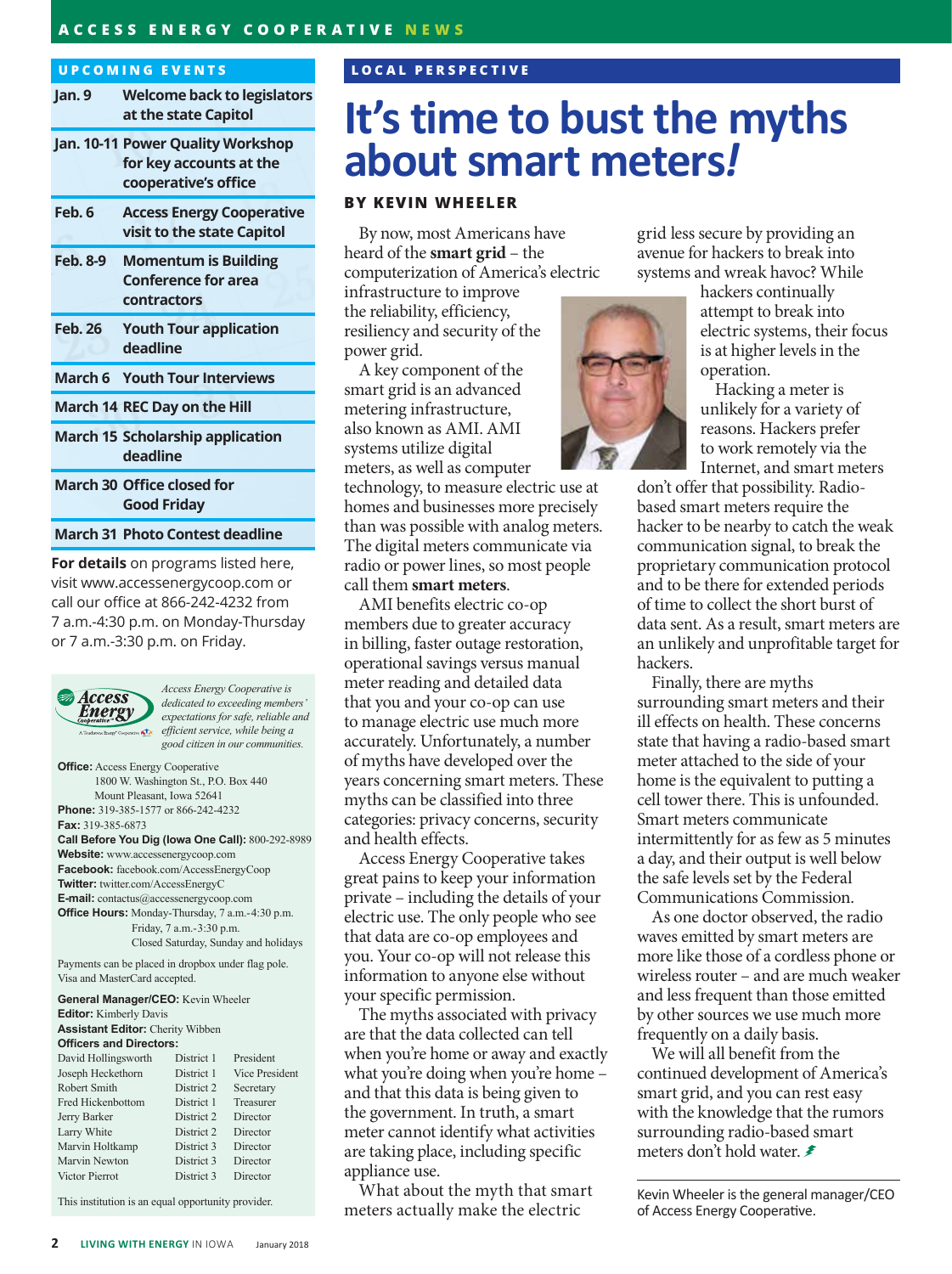### **CO-OP VIP s**

### **MPC Enterprises, Inc., honored with Iowa Venture Award**



**Shown at the Iowa Venture Awards are** *(from left):* **Rand Fisher, president of IADG; Kevin Wheeler, general manager/CEO of Access Energy Cooperative; Bill Northey, Iowa Secretary of Agriculture; Beth Moehle, Jeff Moehle, Mike Moehle, Rachel Moehle, Seth Watson and Kali Watson from MPC Enterprises, Inc.; and Kim Davis, director of member services and public relations for Access Energy Cooperative.**

The Iowa Area Development Group (IADG) presented its Iowa Venture Award to seven Iowa companies at the Iowa Association of Electric Cooperatives 2017 Annual Meeting in West Des Moines on Nov. 30. During the past 30 years, the program has recognized 256 Iowa business leaders and companies for their contributions to Iowa's economy.

One of the honorees this year is a member of Access Energy Cooperative, **Midwest Precast Concrete (MPC Enterprises, Inc.)**. Located in Mount Pleasant, the company produces concrete products used in construction projects throughout the Midwest. Product lines include columns, beams, doubletee roof and wall panels, insulated architectural wall panels, spandrel

panels, stairs and stadium risers.

MPC Enterprises has continued to expanded its business and now employs 130 people, generating the need for the purchase of a vacant 220,000-square-foot former bus facility in Mount Pleasant. The company was nominated for the Iowa Venture Award by Access Energy Cooperative, which provided support for this business expansion through its Revolving Loan Fund.

IADG is the economic development leader for Iowa's electric cooperatives, municipal utilities and independent telecommunication companies. Since 1985, IADG and its sponsors have generated more than \$10 billion in capital investment and created or retained more than 50,000 jobs for Iowa. $\blacktriangleright$ 

### **IN THE COMMUNITY**

## **Hinterland Dairy awarded RLF loan**

As part of Access Energy Cooperative's dedication to honor one of our core principles – commitment to community – your cooperative has established a Revolving Loan Fund program through grants received from USDA Rural Development. Once the initial loans were paid back to the cooperative from projects that earned the grant money, the funds became available for us to loan back to other community projects.

The Access Energy Cooperative Board of Directors was proud to approve a loan from this revolving loan fund program for Donnellson's Hinterland Dairy for an expansion project. We're excited to watch their progress as they grow their business.



**Ralph and Colleen Krogmeier, owners of Hinterland Dairy, plan to add a unique line of retail cheeses to their business.**

### **EDITOR'S CHOICE CONTEST**

### **Win a programmable thermostat and reduce your heating bills this winter***!*

Here's proof that you don't have to spend a lot to have a big impact on your energy bill. This Honeywell Model RTH8500D 7-Day Programmable Thermostat is reasonably priced at \$100, but we've seen it sale-priced as low as \$50. It should pay for itself in just a few months – and continue saving you money during the cooling season too. To enter this month's contest, go to the *Living with Energy in Iowa* website at www.livingwithenergyiniowa.com and complete the entry form no later than Jan. 31, 2018. €

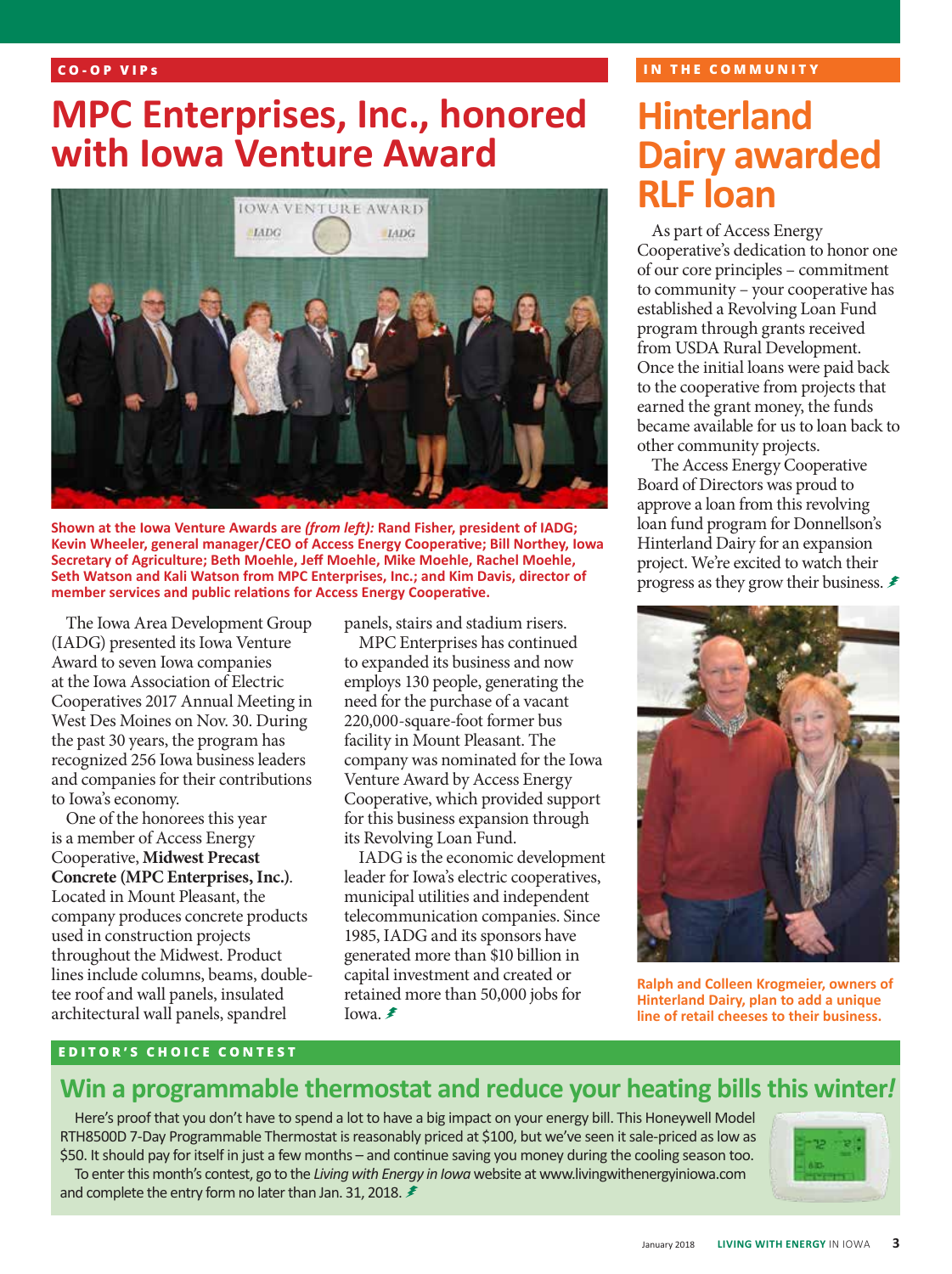### **LEGISLATIVE UPDATE**

### **Thank you, lawmakers, for attending our annual fall meeting***!*

The Access Energy Cooperative board and staff would like to thank legislators for attending our annual fall legislative meeting. This meeting is an excellent opportunity for us to discuss the upcoming session and issues of concern to the members of Access Energy Cooperative and the energy industry. *₹* 



**Attending the legislative meeting were** *(from left):* **Rep. Dave Heaton, Rep. Phil Miller, Rep. Jerry Kearns and Senator Rich Taylor.**

### **LEGAL ISSUES**

### **Statement of Nondiscrimination**

In accordance with Federal civil rights law and U.S. Department of Agriculture (USDA) civil rights regulations and policies, the USDA, its agencies, offices, employees and institutions participating in

or administering USDA programs are prohibited from discriminating based on race, color, national origin, religion, sex, gender identity (including gender expression), sexual orientation, disability, age, marital status, family/parental status, income derived from a public assistance program, political beliefs, or reprisal

or retaliation for prior civil rights activity, in any program or activity conducted or funded by USDA. (Not all bases apply to all programs.)

Remedies and complaint filing deadlines vary by program or incident.

Persons with disabilities who require alternative means of communication for program information (e.g., Braille, large print, audiotape, American Sign Language, etc.) should contact the responsible agency or USDA's TARGET Center at 202-720-2600 (voice and TTY)

or USDA through the Federal Relay Service at 800-877-8339. Additionally, program information may be made available in languages other than English.

To file a program discrimination

complaint, complete the USDA Program **Discrimination** Complaint Form, AD-3027, found online at http://www.ascr. usda.gov/complaint\_ filing\_cust.html and at any USDA office – or write a letter addressed to USDA and provide in the letter all of the information requested in the form. To request a copy of the

complaint form, call 866-632-9992. Submit your completed form or letter to USDA by:

- 1.Mail: U.S. Department of Agriculture, Office of the Assistant Secretary for Civil Rights, 1400 Independence Avenue SW, Washington, D.C. 20250-9410;
- 2.Fax: 202- 690-7442; or
- 3.E-mail: program.intake@usda. gov.

USDA is an equal opportunity provider, employer and lender. *≢* 

### **HOW YOUR CO-OP WORKS**

### **2018 board election process opens up**

Your Board of Directors is elected by and from the membership of Access Energy Cooperative. Three seats are up for election, one in each of the three districts. Each board member is elected to a term of 3 years. Director's terms that will expire with the 2018 annual meeting to be held Tuesday, Aug. 7, are shown below.





**District 1– Joe Heckethorn**

**District 2 – Larry White**



**District 3 – Victor Pierrot**

In order to serve on the Access Energy Cooperative Board of Directors, you must be a member of the cooperative and a bona fide resident of a premise served by the cooperative.

The board will be appointing a Nominating Committee that will select candidates to run for the expiring terms. Anyone interested in running for a seat on the board may contact a member of the Nominating Committee. The list will be posted in our office, on our website at www.accessenergycoop.com and in these pages – or you can call our office at 866-242-4232. *≢*